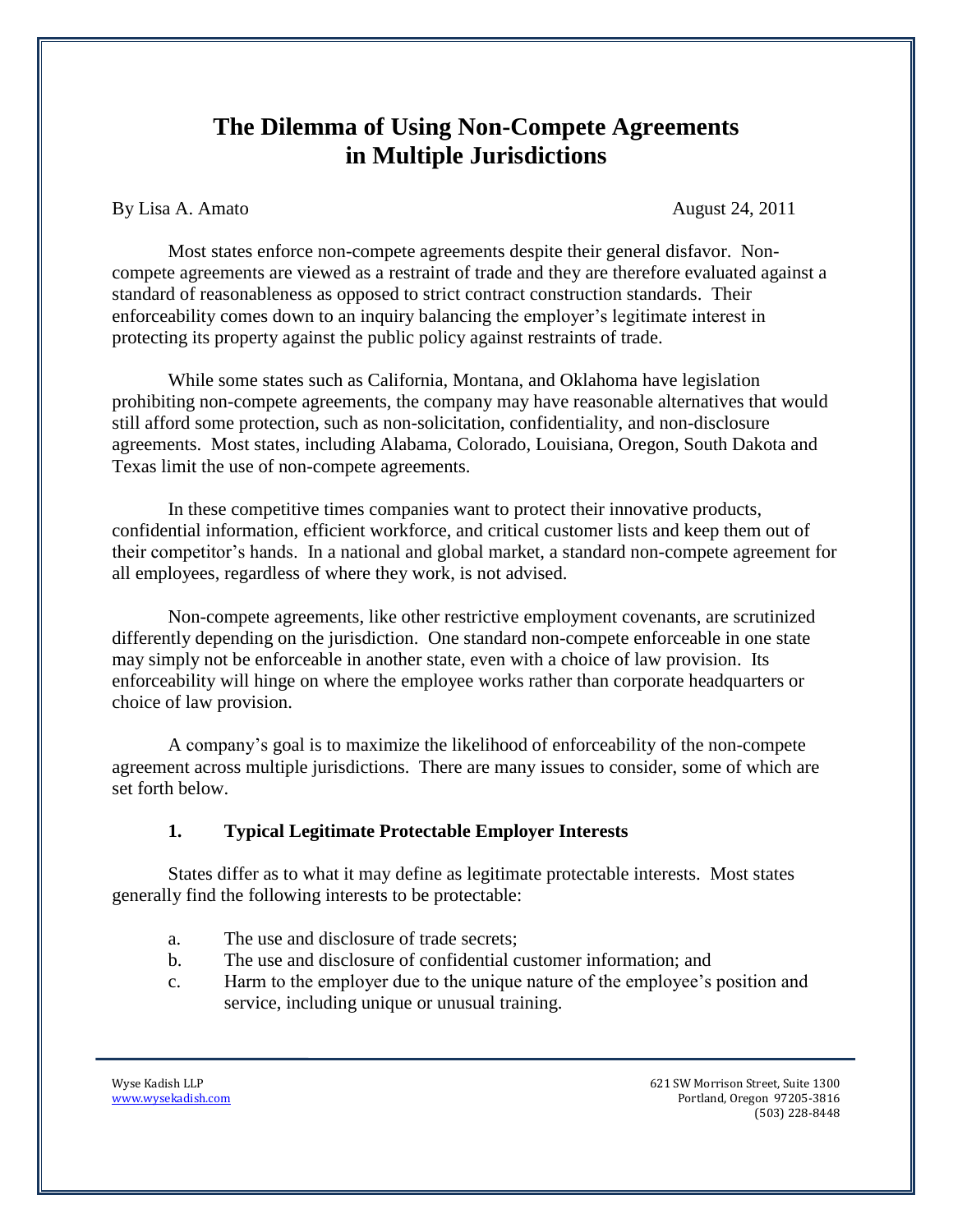## **2. Typical Factors Affecting Reasonableness**

### **a. The geographic scope and duration of the non competition agreement**

Enforceability will likely depend on whether the terms of the agreement at issue are reasonable in geographic scope and duration. What is reasonable in one state may not be reasonable in another. In most states the analysis will be fact-specific. In other states, it may be a matter of statute. A state may limit the duration to a period of time such that a non-compete agreement that exceeds that time is presumptively unenforceable, or it may not be enforceable beyond the statutorily defined time. Some states require that the non-compete agreement specifically identify the geographic limitation.

### **b. Presentation of the non-compete agreement to the employee**

Some states have specific requirements as to when and how a non-compete agreement must be presented to an employee. In some states, an employer may be required to present the agreement at the time the offer is extended, or prior to the commencement of employment. An otherwise enforceable agreement can be rendered unenforceable in these states unless it is presented to an employee at the right time and in the right manner.

### **c. Adequate consideration for the non-compete agreement**

A non-compete agreement must be supported by consideration to be enforceable. If a state allows a non-compete agreement to be signed after employment begins, it must be supported by new and independent consideration. What constitutes adequate consideration varies from state to state. In some states a bona fide promotion or a raise can be adequate consideration. If non-compete agreements are being given to employees after employment has begun, the company should be aware of the law in the relevant jurisdictions and determine whether new consideration is necessary to create an enforceable agreement.

## **d. Type of employee signing the non-compete agreement**

It is a relatively common practice for a court to inquire whether the non-compete agreement is necessarily designed to protect one or more of an employer's legitimate interests. Commonly recognized legitimate interests include confidential information, customer relationships, and unique or unusual training. It is critical to consider the types of employees who will be signing the non-compete agreement and to think about what interest the company seeks to protect.

### **3. Assignment of the non-compete agreement**

Corporate acquisitions and mergers can raise issues about the enforceability of a noncompete agreement. Some states permit assignment of the agreement to the purchaser as a

Wyse Kadish LLP 621 SW Morrison Street, Suite 1300 www.wysekadish.com Portland, Oregon 97205-3816 (503) 228-8448